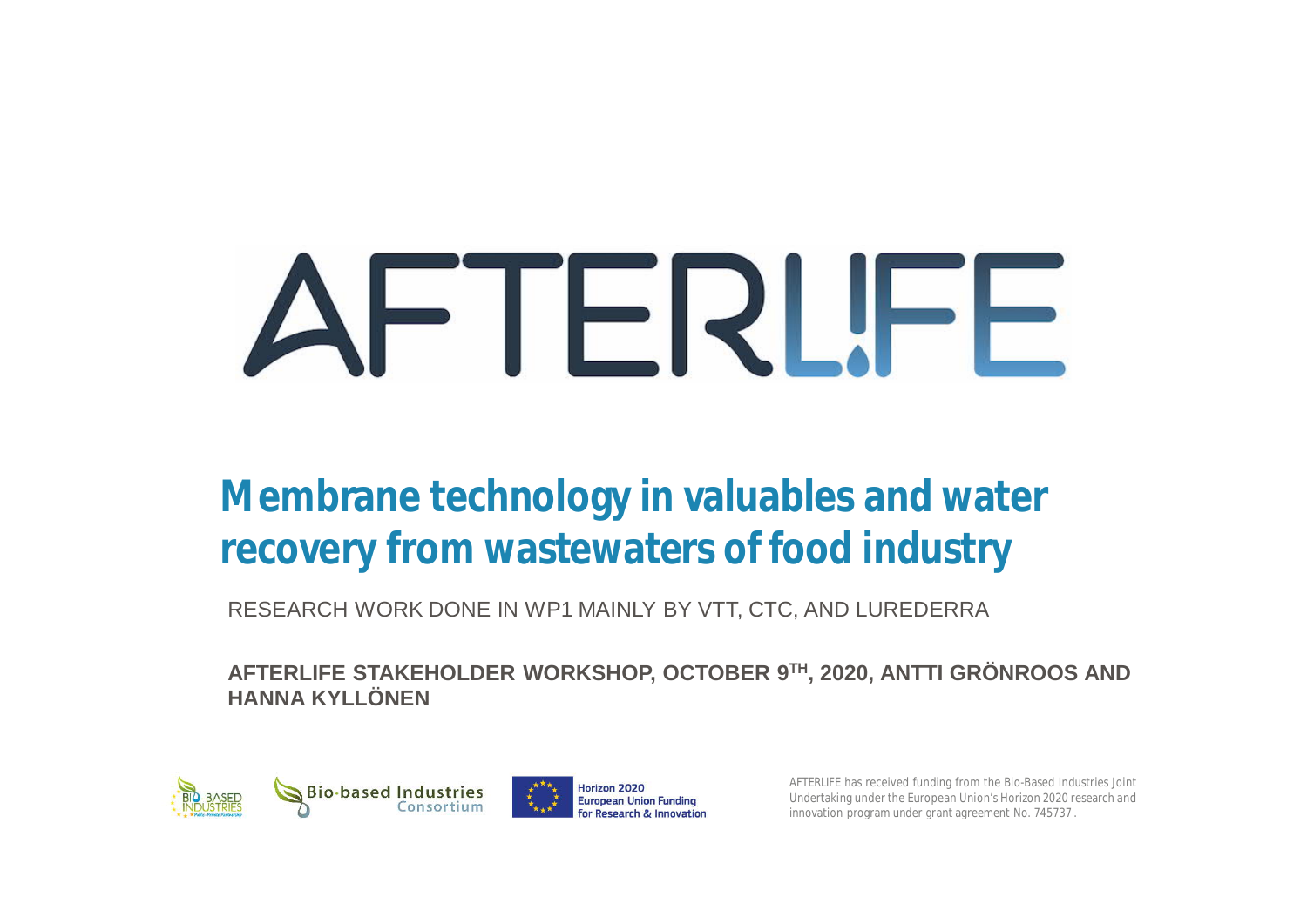

#### **Content of the presentationAFTERLIFE**

- $\checkmark$  Water treatment in general
- $\checkmark$  Supplying wastewater from industries representative of different food processing sectors with disparate characteristics
- $\checkmark$  Characterization of the wastewaters
- $\checkmark$  Designing the unitary operations for wastewater pretreatment according to the required characteristics for the subsequent filtration steps
- $\checkmark$  Maximizing separation for valuables and water from suspended and soluble solids, i.e. flux, water recovery (WR), concentration factor (CF), and rejection,
- $\checkmark$  Producing pure water for reuse using "fit for purpose" principle

 $\checkmark$  Conclusions

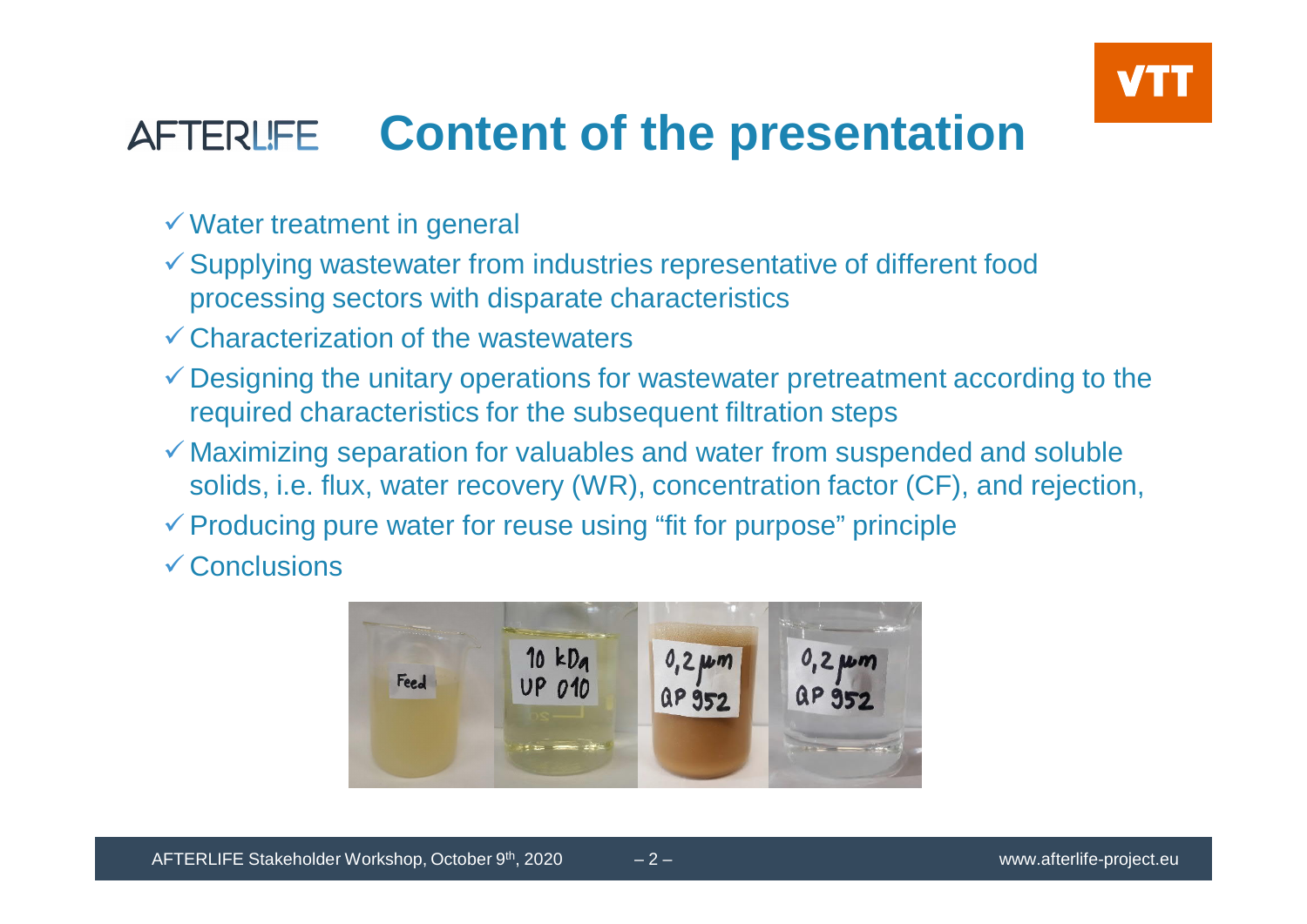

## **Water treatment in general**

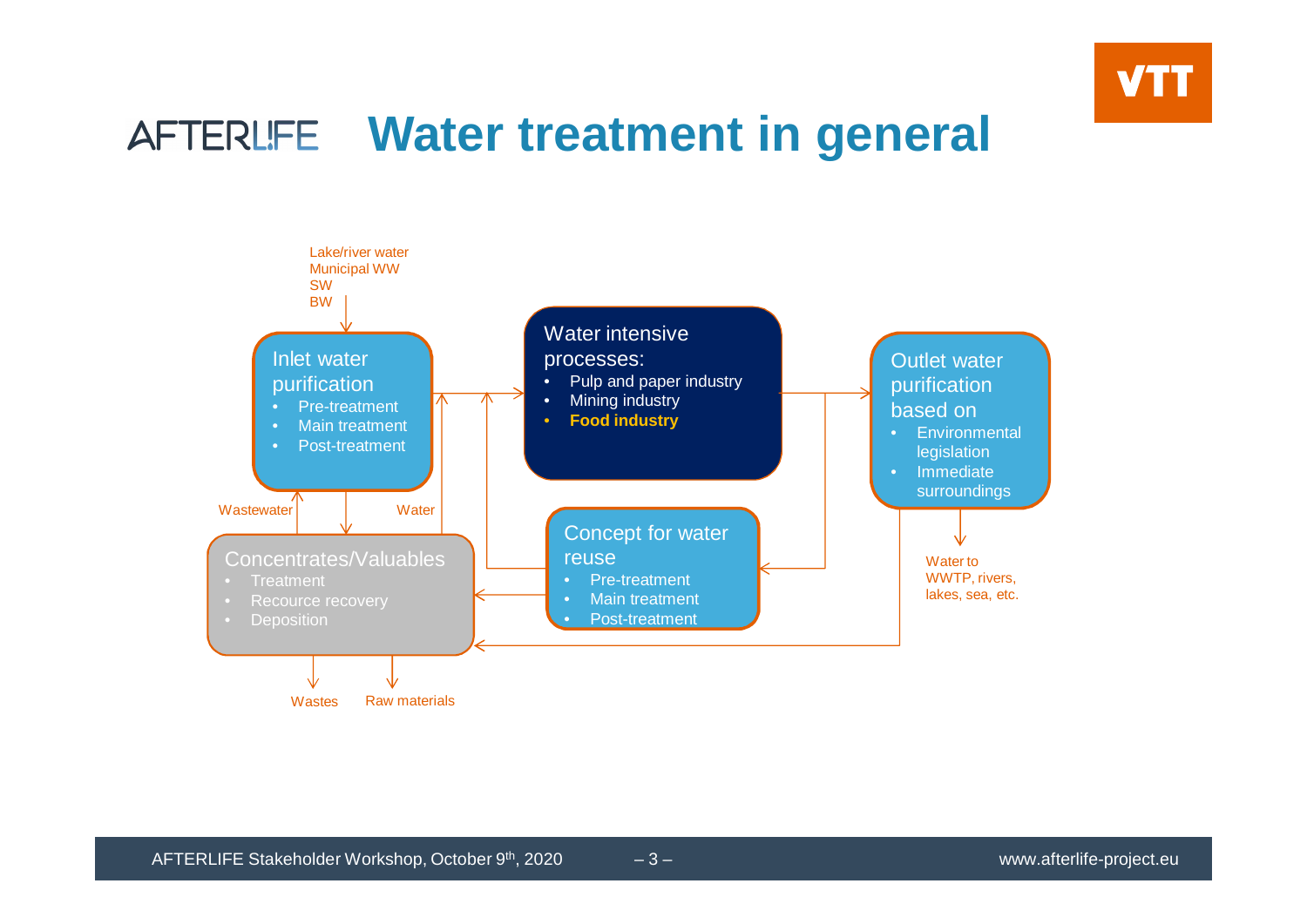



# **Supplying wastewater**

- $\triangleright$  Wastewaters were collected from the industries representative of different food processing sectors with disparate characteristics
	- Ø Jake wastewater (Jake-WW) from candy production, constant wastewater production
	- $\triangleright$  Citromil wastewaters from citric fruits processing, periodic production
		- Ø Juice line wastewater (Cit-JL)
		- Ø Essential oil line wastewater (Cit-EO)
	- $\triangleright$  Heritage wastewaters from cheese production
		- $\triangleright$  Wastewater, flocculated at site (Her-WW)
		- $\triangleright$  Whey (Her-W) simulating the highest concentrations to be recovered
- $\triangleright$  Variation of the concentrations were studied with six samples during three weeks
	- Ø Concentrations of all wastewaters varied



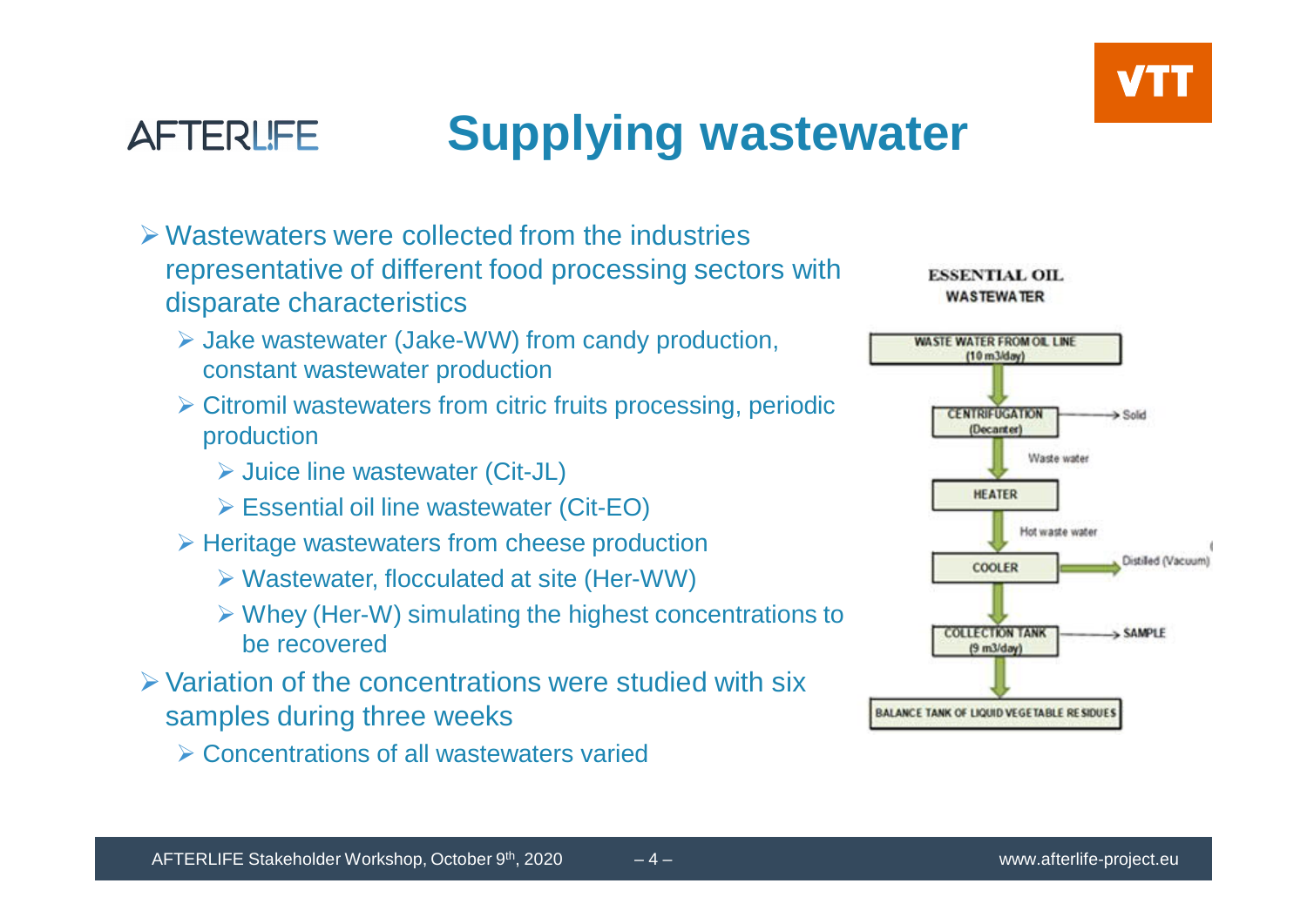# **Water characterisations**



- ØJake-WW contained high concentrations of SS and sugars, also pectin like organic matter. Content of vitamin C was not relevant in general but could appear sometimes in notable concentrations.
- ØCit-JL and Cit-EO contained notable concentrations of compounds of interest in SS, such as hesperidin and essential oil, Cit-EO also in liquor
- $\triangleright$  Phytosanitary treatments applied to citric fruits are responsible for the presence of pesticide residues in Cit-JL and Cit-EO. Pesticides and pathogens could appear somewhat.
- ØHer-WW contained low amounts of valuables to be economically recovered
- $\triangleright$  Her-W was rich of proteins and lactose. Pure whey was studied to consider the most "extreme" scenario for wastewater.
- $\triangleright$  None of the wastewaters contained notable amounts of heavy metals with exceptions for boron, iron and zinc.







**AFTERLIFE**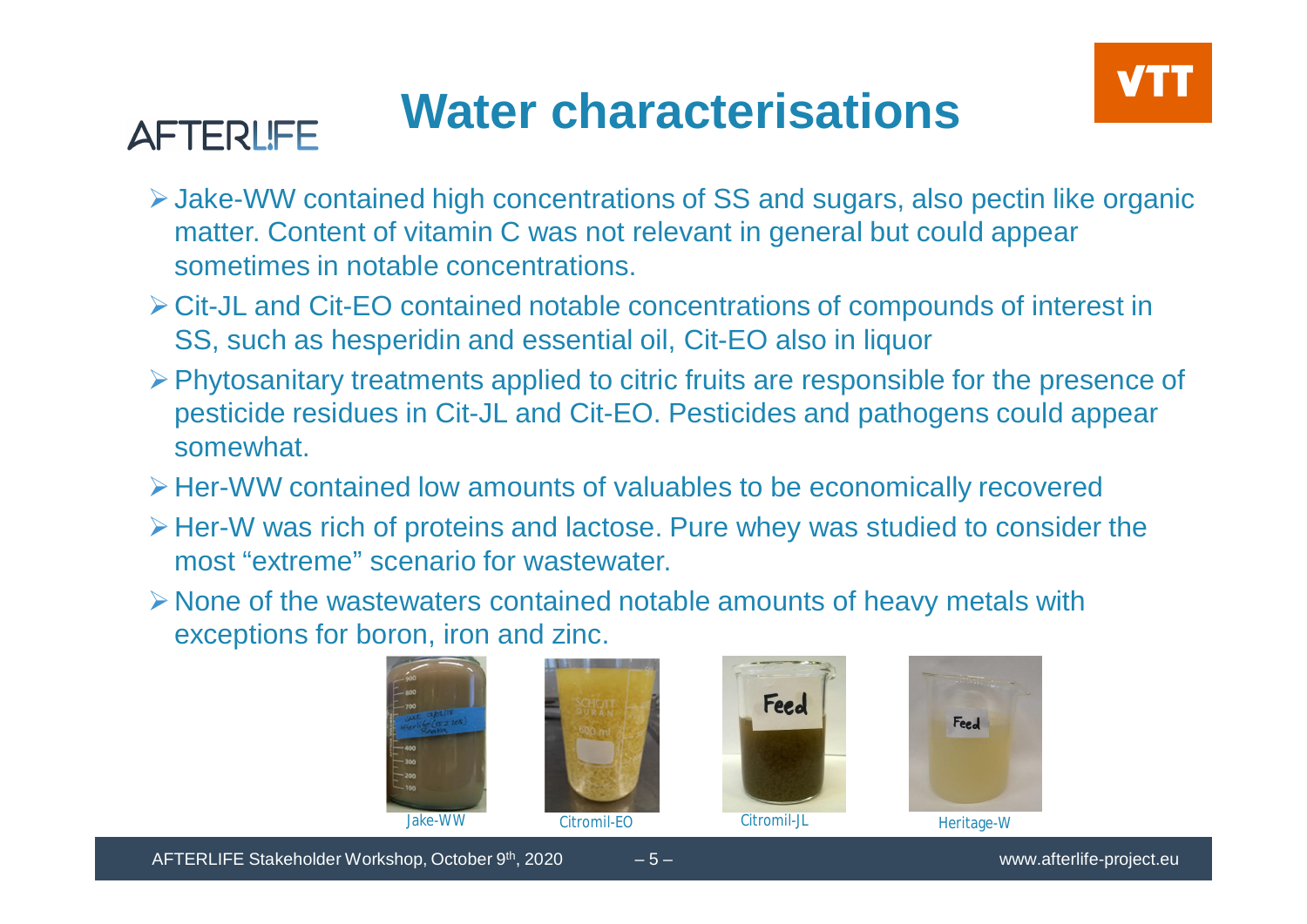## **AFTERLIFE**

# **Reuse ideas based on characteristics**



#### $\triangleright$ , Jake-WW $\cdot$

- $\triangleright$  High sugar concentration enables it to be used at fermentation in WP3 as such or after SS removal
- $\triangleright$  Pure water production is possible after fermentation
- $\triangleright$  Recovery of sugars can be carried out from wastewater as such

 $\triangleright$  Cit-FO:

 $\triangleright$  Suitable for the recovery of valuables from SS or liquid phase to be valorised in WP2

 $\triangleright$  Cit-JL:

Ø Suitable for reuse water production directing SS and concentrates to WP2

 $\triangleright$  Her-WW $\cdot$ 

- $\triangleright$  Pure water production can be carried out after flocculation and separation at site
- $\triangleright$  Her-W suitable for proteins and lactose recovery after FOG removal

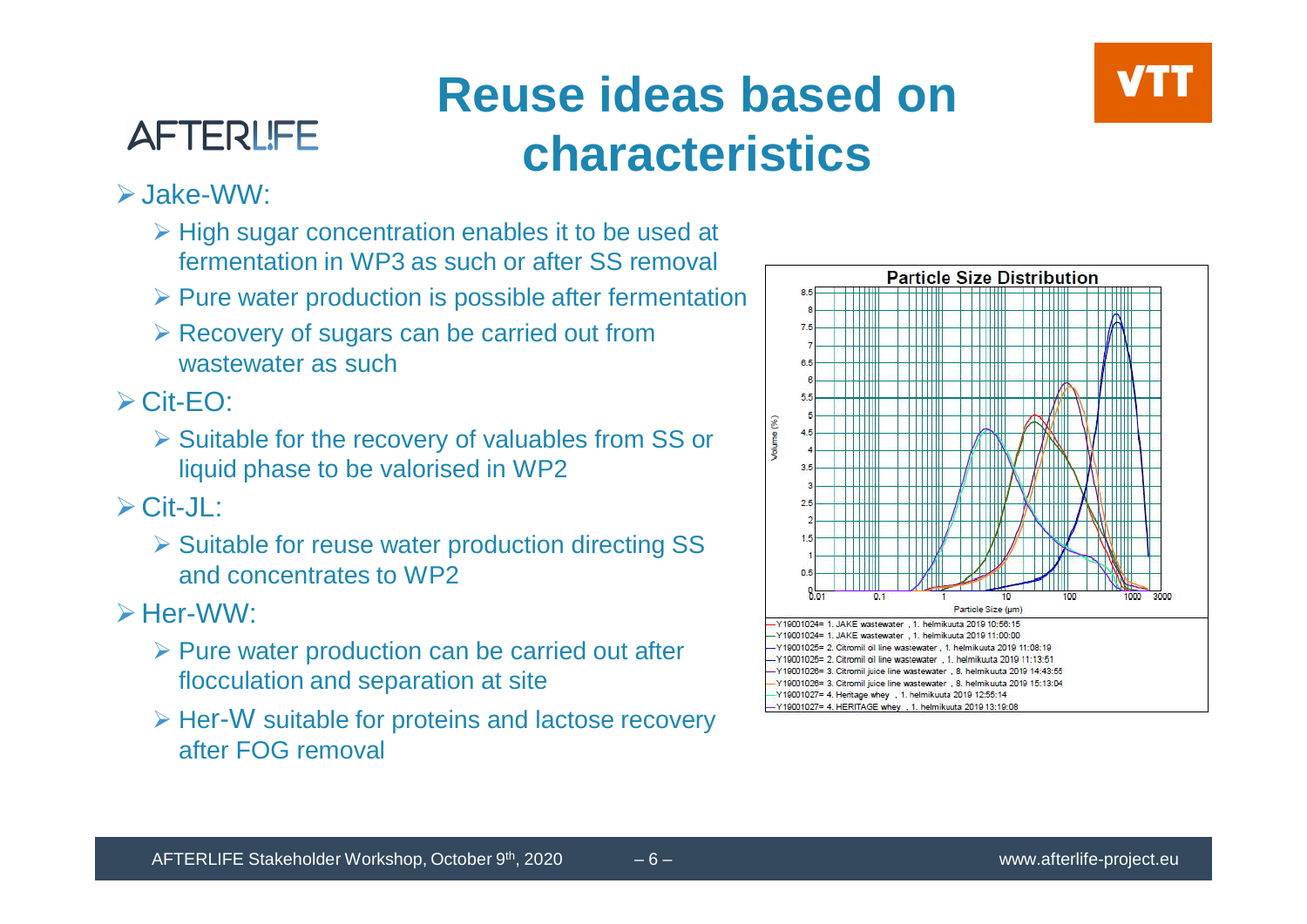

#### **Design of pretreatment AFTERLIFE**

- $\triangleright$  There were two main issues addressed: relatively high viscosity and potential membrane fouling owing to the very high content of total SS
	- $\triangleright$  Viscosity decrease was enabled by the use of different surfactants.
	- $\triangleright$  MF was selected as the pretreatment option to tackle the removal of SS. It was expected to yield also significant viscosity decrease. The potentially beneficial combination of surfactant and MF pretreatments was also explored.
	- $\triangleright$  Coagulation and flocculation procedures was found an option to help MF of some wastewaters
- $\triangleright$  No reduced microbial activity from imazalil for polyhydroxyalkanoates (PHA) production was found in WP3.
- $\triangleright$  The removal of fat, oil, and grease (FOG) by elastomeric materials with sponge-mimicking behavior was proposed for pretreatment



Flocculation and MF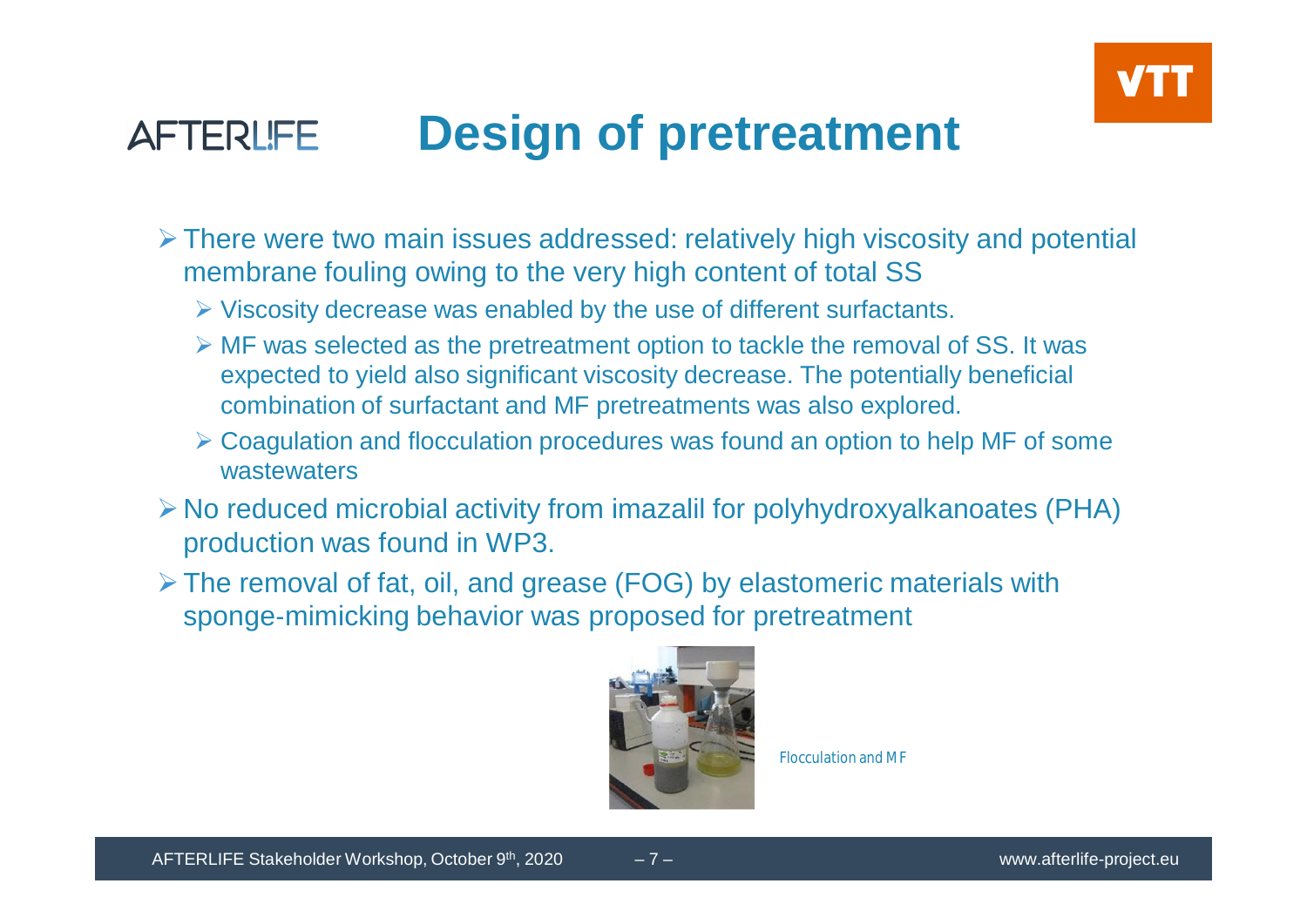



## **Pretreatment in lab**

- $\triangleright$  MF was part of the proposed workflow along with the use of surfactants to address viscosity of wastewaters.
- ØViscosity decrease enabled by sodium dodecylbenzenesulfonate (SDBS, 0.4 mM) was successfully achieved with Jake-WW after MF
- $\triangleright$  Streams of valorizable material were obtained from Cit-FO wastewater. Pretreatment operations for this wastewater was proposed: filtration with 150 μm sieve, followed by fat-oil-grease (FOG) adsorption, and then coagulation/flocculation to further removal of suspended solids.
- ØFOG removal with a 50% reduction was carried out with Cit-EO, and also with Her-W



FOG removal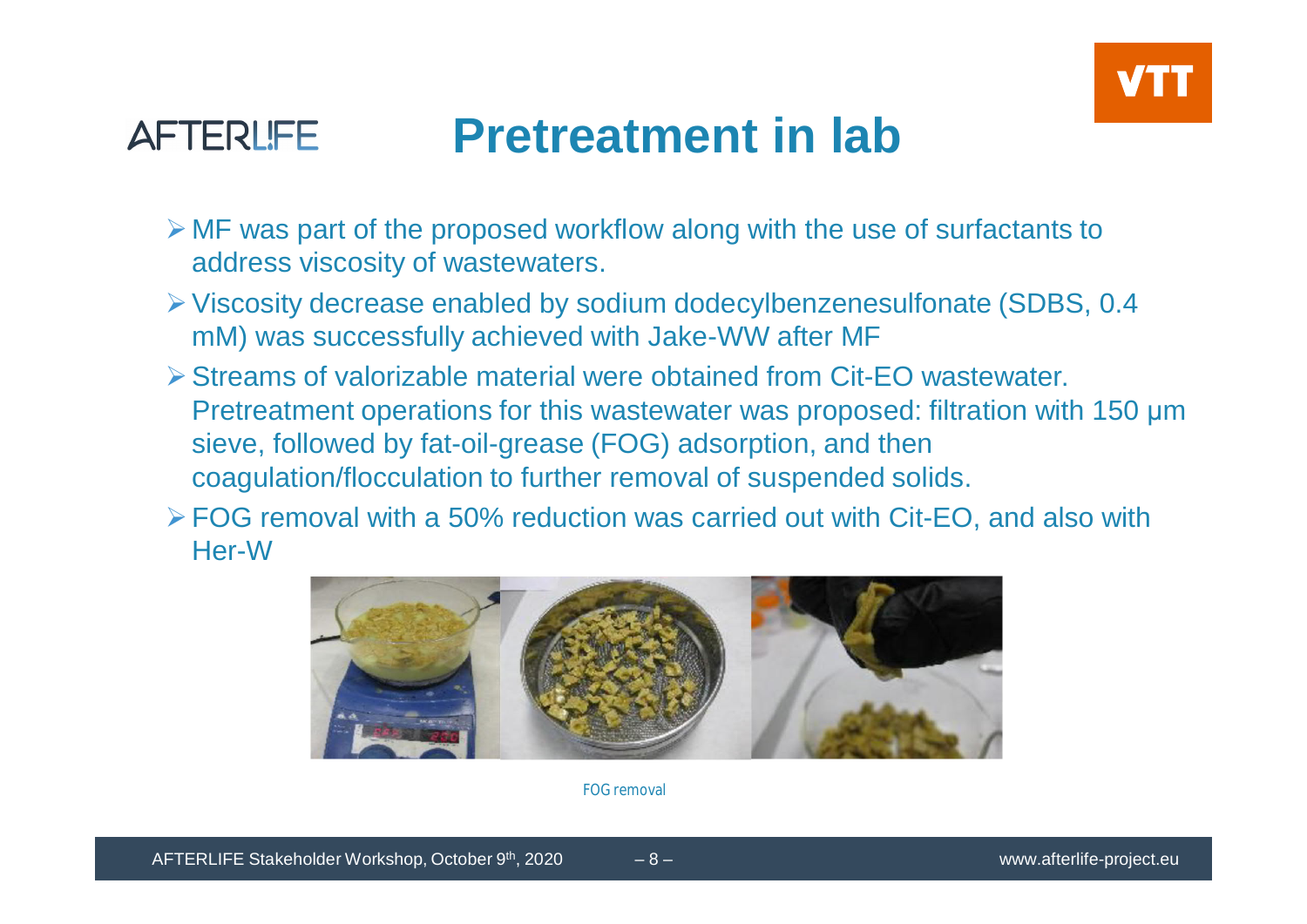

#### **Developing of filtration steps** AFTERLIFE

- $\triangleright$  SS removal was studied using flocculation, belt filtration and press filtering
- $\triangleright$  Suitability of MF using bag or cartridge filtration were tested as a clarification filtration for RO
	- $\triangleright$  Low fouling ultrasound aided MF was also an option. However, commercially available ultrasound aided MF was found unsuitable for organics containing wastewaters.
	- Ø Cartridge filter was capable to remove FOG but it was not suitable for recovering
- $\triangleright$  UF using spiral wound and low fouling cross-rotational options were tested
- $\triangleright$  RO, either brackish or sea water membranes, or membrane distillation (MD) were found good as a last filtration step. MD especially was found good for samples having high osmotic pressure.



Spiral wound UF

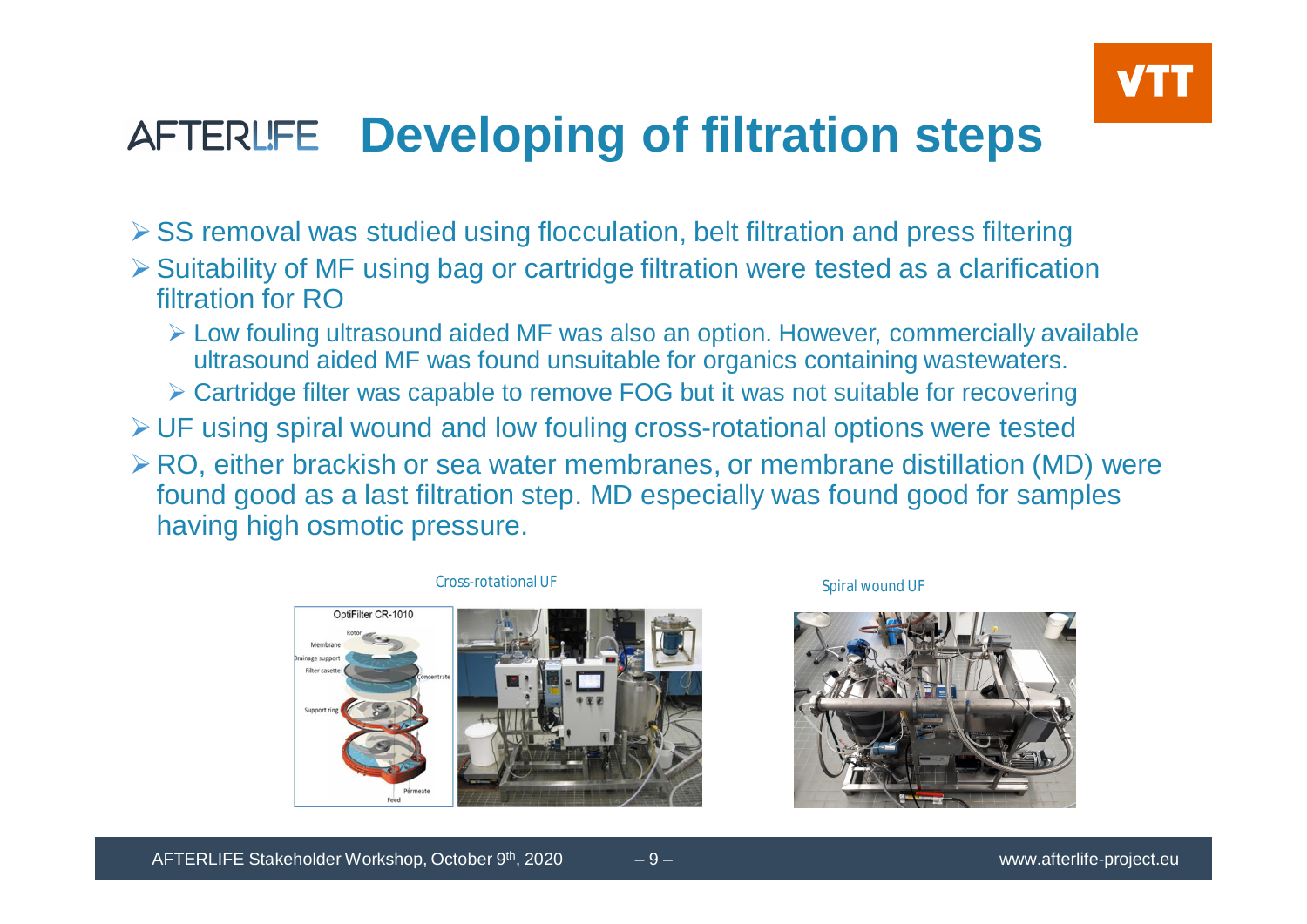

#### **Performance of filtration** AFTERLIFE

| <b>Technique</b>             | Jake-WW      | Ferm.<br>Jake-WW | Cit-JL       | Cit-EO       | Her-WW       | Her-W |
|------------------------------|--------------|------------------|--------------|--------------|--------------|-------|
| Coagulation and flocculation |              |                  |              |              |              |       |
| <b>Belt filter</b>           | $\checkmark$ |                  |              |              |              |       |
| <b>FOG removal</b>           | ۰.           |                  |              | $\checkmark$ | ٠            |       |
| <b>Clarification MF</b>      |              | $\checkmark$     | $\checkmark$ | $\checkmark$ | $\checkmark$ |       |
| Spiral wound UF              |              | $\checkmark$     |              | $\checkmark$ | ✓            |       |
| <b>Cross-rotational UF</b>   |              |                  |              | ٠            | -            |       |
| <b>Reverse osmosis</b>       |              | $\checkmark$     | $\checkmark$ | $\checkmark$ | $\checkmark$ |       |
| <b>Membrane distillation</b> |              |                  |              |              |              |       |

 $\checkmark$  Workable technique  $\checkmark$  Not workable technique – Technique not relevant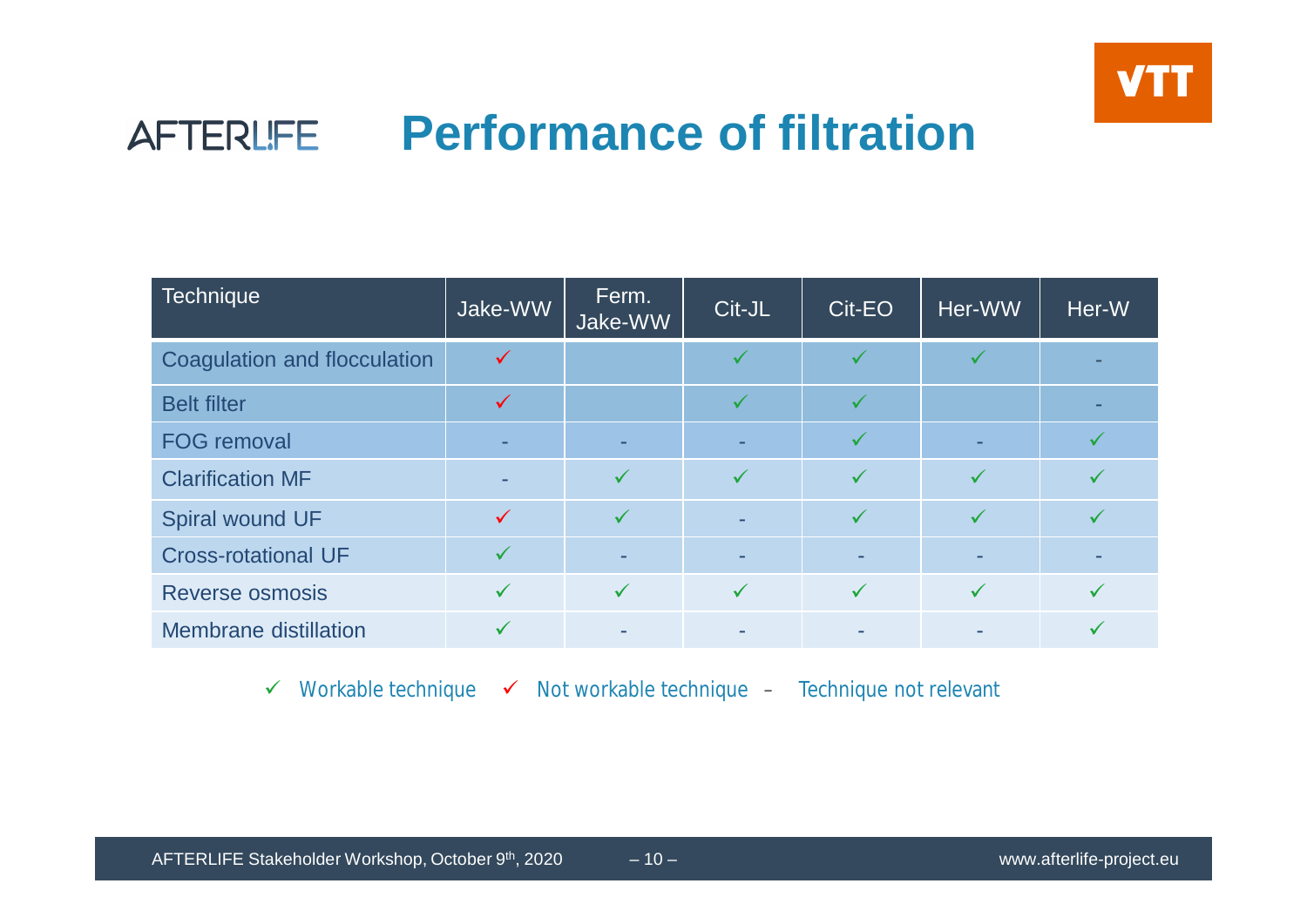

## **AFTERLIFE**

## **Concepts, Jake**

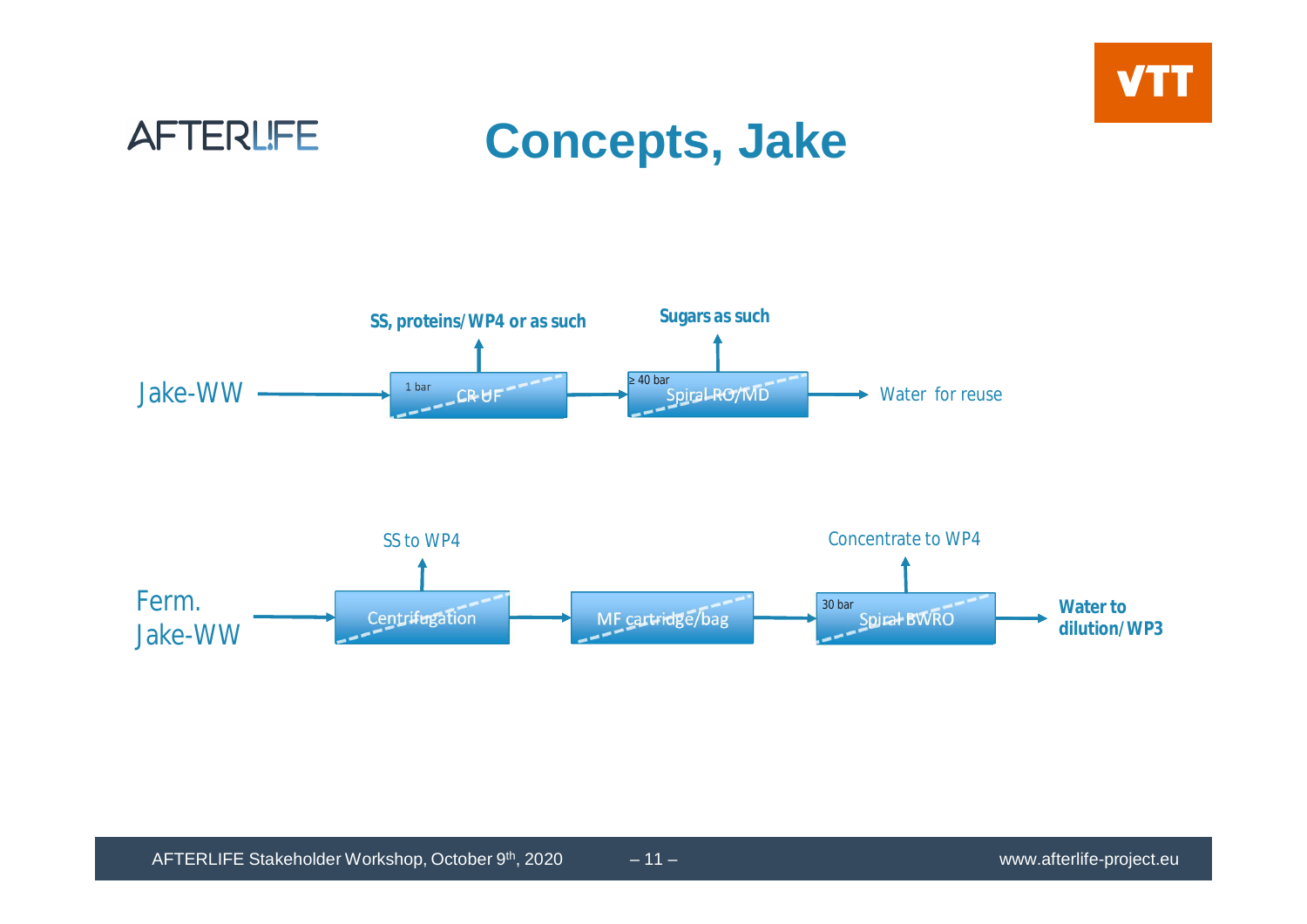

#### **AFTERLIFE Concepts, Citromil**

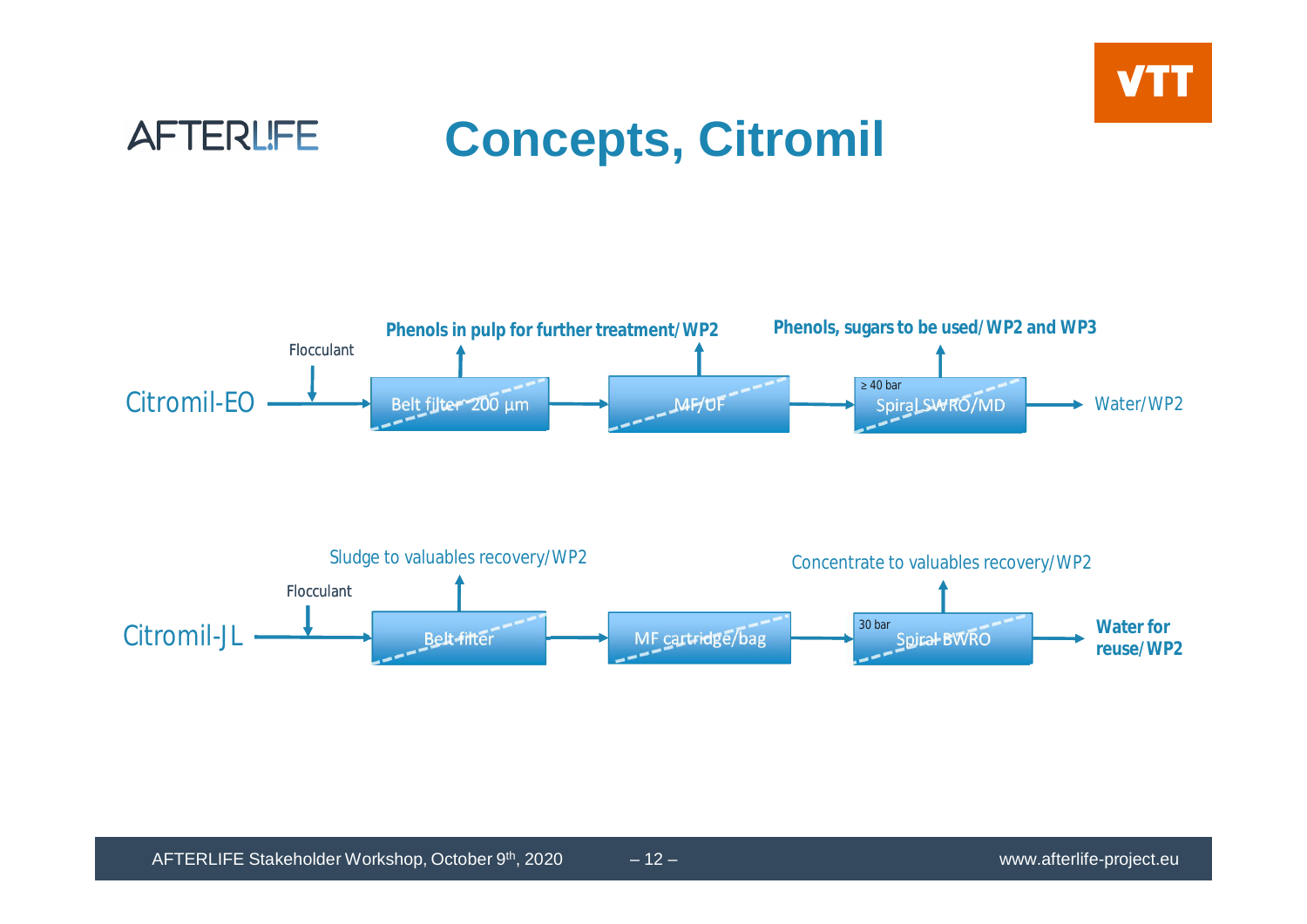



## **Concepts, Heritage**

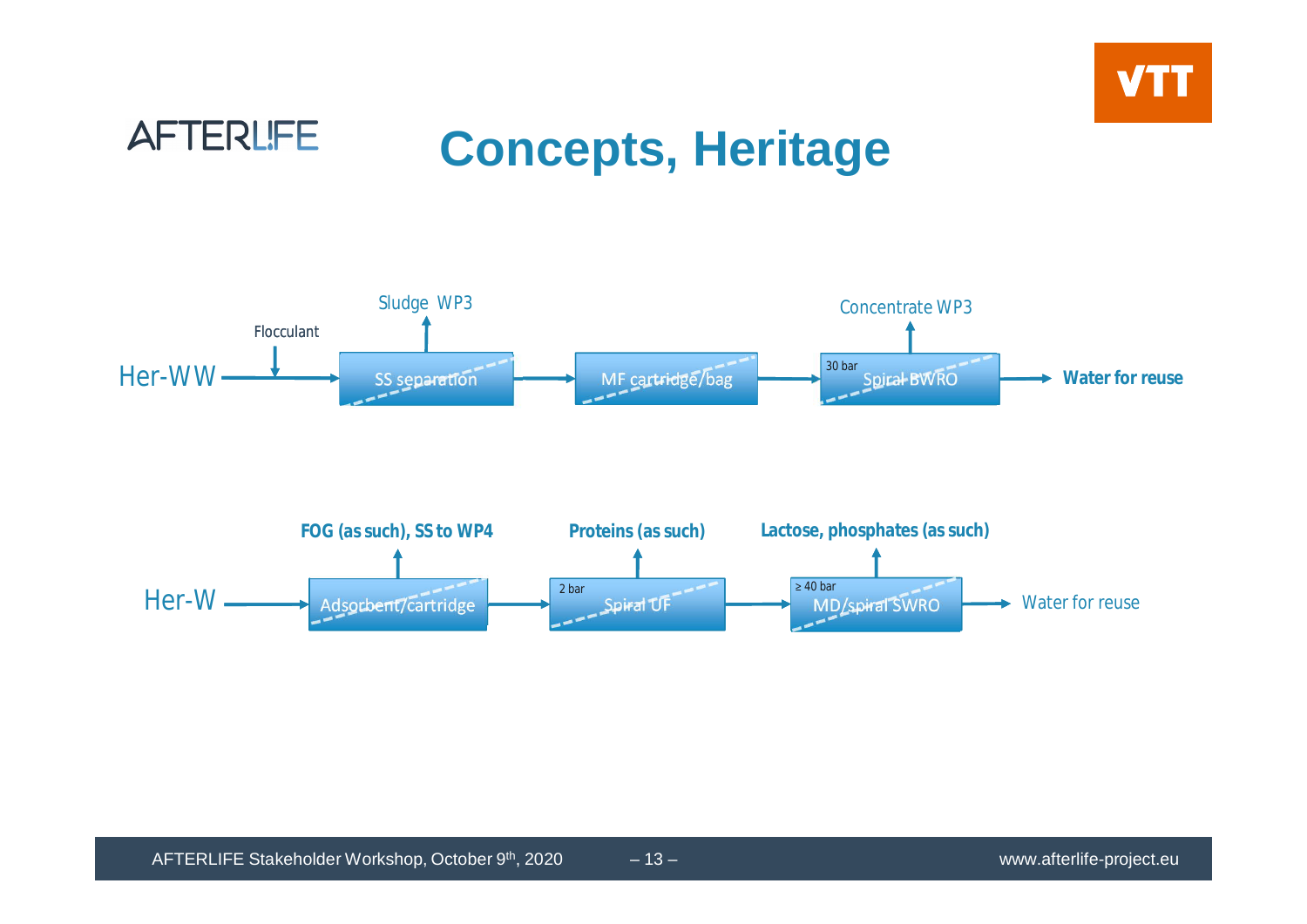



## **RO-water quality**

| Sample              | Jake-WW  | <b>PHA</b> ferm<br>Jake-WW | Cit-EO   | Cit-JL         | Her-WW   | Her-W    |
|---------------------|----------|----------------------------|----------|----------------|----------|----------|
| pH                  | 3.3      | 7.7                        | 3.2      | 4.8            | 7.0      | 3.5      |
| Conductivity, mS/cm | 0.17     | 0.47                       | 0.3      | 0.04           | 0.35     | 0.20     |
| COD, mg/l           | 180      | 890                        | 100      | 340            | 33       | 290      |
| P total, mg/l       | $\leq$ 1 | <1                         | <1       | <1             | <1       | $<$ 1    |
| N total, mg/l       | <1       | <1                         | 5.7      | <1             | $\leq$ 1 | 3.1      |
| Cr, mg/l            | < 0.0005 | < 0.0005                   | < 0.0005 | < 0.0005       | < 0.0005 | 0.0013   |
| Cu, mg/l            | 0.28     | 0.022                      | 0.021    | 0.0041         | 0.0034   | 0.0088   |
| Ni, $mq/l$          | < 0.0005 | 0.00051                    | < 0.0005 | < 0.0005       | 0.0012   | < 0.0005 |
| $Zn$ , mg/l         | 0.016    | 0.024                      | 0.008    | 0.005          | 0.004    | 0.004    |
| Pb, $mg/l$          | 0.0031   | 0.00038                    | 0.00034  | 0.00021        | < 0.0001 | 0.00023  |
| As, $\mu g/I$       | < 0.5    | < 0.5                      | < 0.5    | < 0.5          | < 0.5    | < 0.5    |
| $Cd, \mu g/l$       | 0.01     | < 0.01                     | < 0.01   | < 0.01         | < 0.01   | < 0.01   |
| Sb, $\mu g/I$       | 0.49     | 0.29                       | 0.19     | < 0.1          | < 0.1    | 0.22     |
| $Hg, \mu g/I$       | 0.4      | < 0.02                     | < 0.02   | < 0.02         | < 0.02   | < 0.02   |
| Fe, mg/l            | 0.010    | 0.006                      | 0.048    | $\overline{0}$ | 0.61     | 0.014    |
| B, mg/l             | 0.036    | 1.08                       | 0.026    | 0.064          | 0.15     | 0.010    |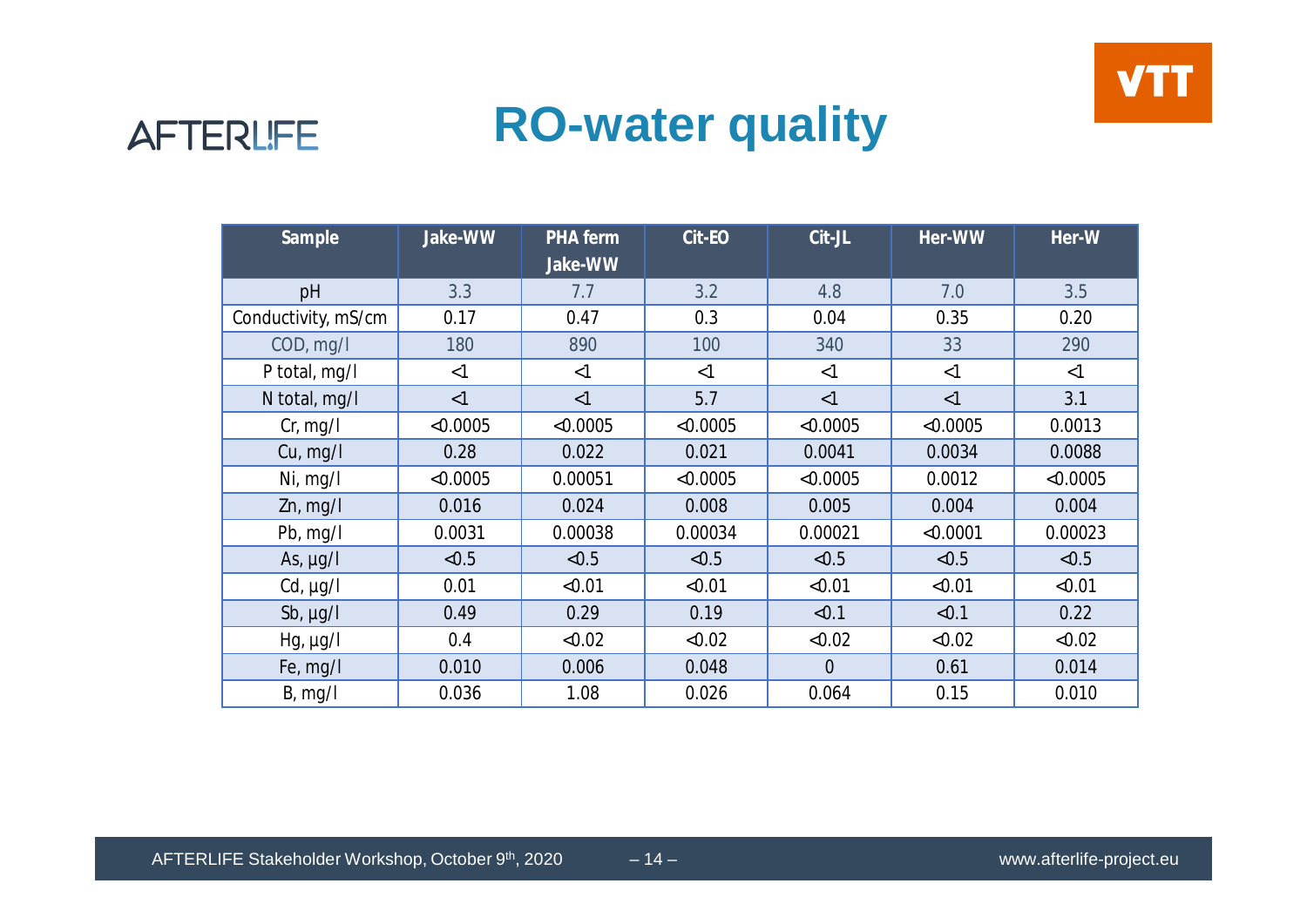



## **Conclusions**

- $\triangleright$  Planned key exploitable results
	- $\triangleright$  Development of a cost-effective cascade of membrane filtration units for the separation and concentration of wastewater
- $\triangleright$  Realized results
	- $\triangleright$  Filtration concepts made for valuables recovery and water reuse with 70% water recovery, considering
		- $\triangleright$  Availability in large scale
		- $\triangleright$  Low-fouling technologies
		- $\triangleright$  Maximum cost-efficiency: high flux, high water recovery, concentration factor
		- $\triangleright$  Good quality water for reuse with "fit for purpose" principle